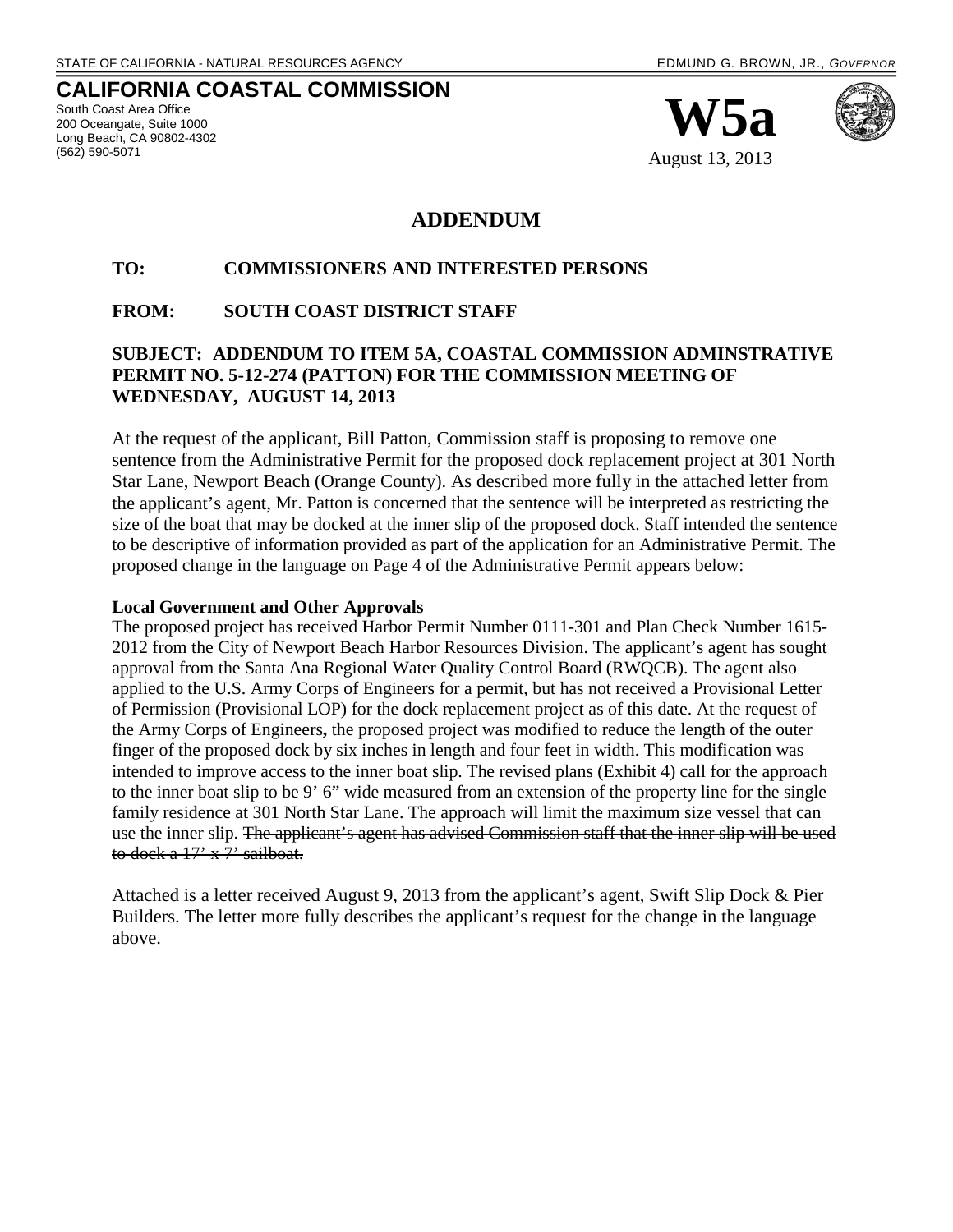

## Dock and Pier Builders, Inc.

Contractor's License 797052 A www.swiftslipdocks.com 2027 Placentia Avenue - Costa Mesa, CA 92627 Telephone (949) 631-3121 - Fax (949) 631-3122

9 August 2013

Jeffrey Rabin California Coastal Commission 200 Oceangate Suite 1000 Long Beach, California 90802-4316

Patton - 301 North Star Lane Re: Administrative Permit #5-12-274

Mr. Rabin.

I am writing regarding the Patton - 301 North Star Lane - project.

My client, Mr. Patton, is concerned about the descriptive sentence which states the size boat he intends to berth inside the proposed slip. This sentence can be found at the end of the first paragraph on page 4 of the Administrative Permit under Local Government and Other Approvals. "The applicant's agent has advised Commission staff that the inner slip will be used to dock a  $17'$  x 7' sailboat.

Mr. Patton is concerned this single sentence may be interpreted as only the 17  $x$  7 sail boat and no other boat of the appropriate size may be berthed in the inner slip.

We respectfully request your consideration to remove this sentence from the permit.

Please contact me directly if you should have any questions.

Sincerely, Jacquelyn Chung Permit Division Swift Slip Dock and Pier Builders, Inc.



AUG 0 9 2013

**CALIFORNIA** COASTAL COMMISSION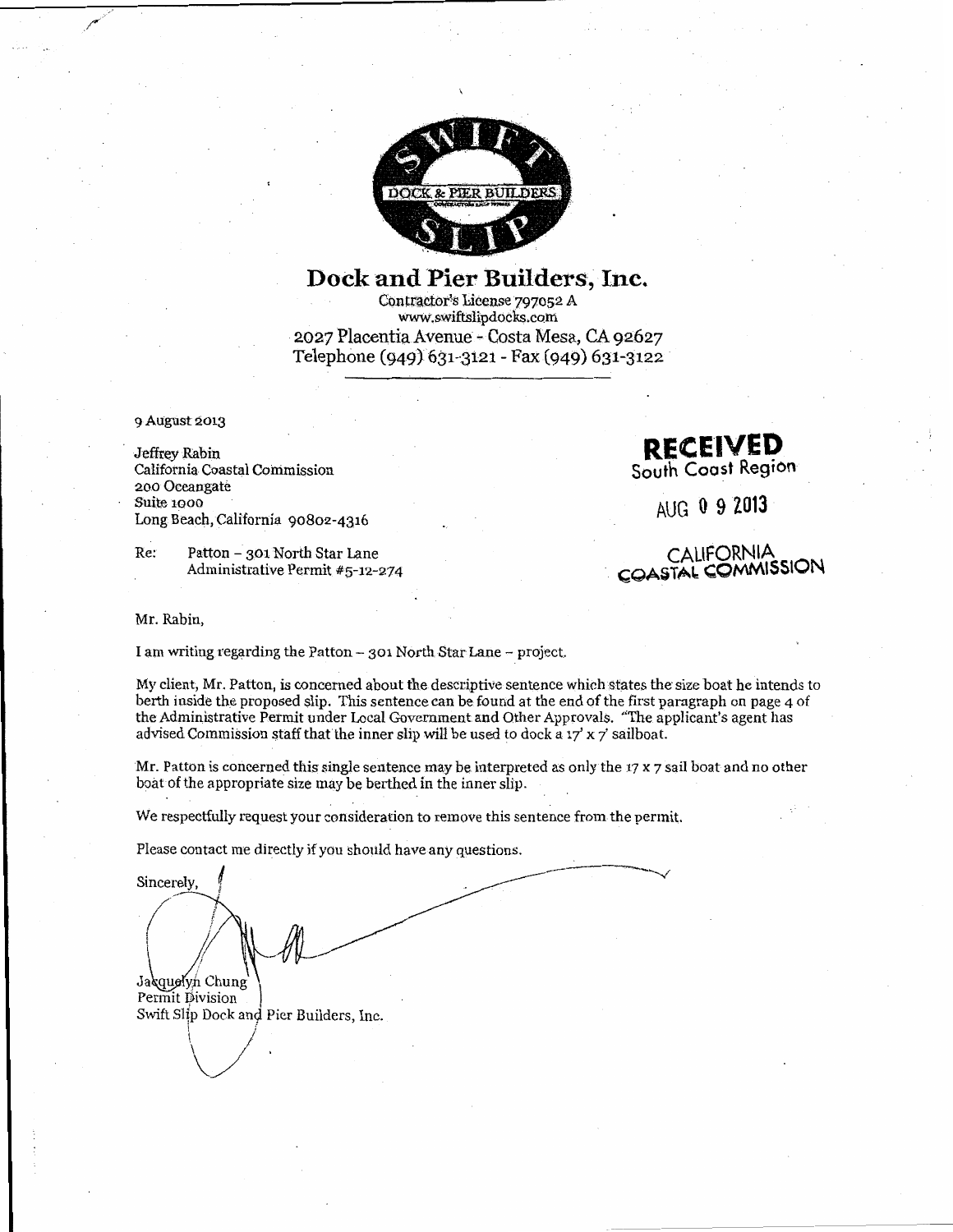**CALIFORNIA COASTAL COMMISSION** South Coast Area Office200 Oceangate, Suite 1000 Long Beach, CA 90802-4302 (562) 590-5071



 Staff: J Rabin-LB Date: July 25, 2013

## **ADMINISTRATIVE PERMIT**

| <b>Application No.:</b>     | 5-12-274                                                                                                                                                                                                                                                                                                                                                                                                                                                                                           |
|-----------------------------|----------------------------------------------------------------------------------------------------------------------------------------------------------------------------------------------------------------------------------------------------------------------------------------------------------------------------------------------------------------------------------------------------------------------------------------------------------------------------------------------------|
| Applicant:                  | <b>Bill Patton</b>                                                                                                                                                                                                                                                                                                                                                                                                                                                                                 |
| Agent:                      | Swift Slip Dock & Pier Builders, Inc.                                                                                                                                                                                                                                                                                                                                                                                                                                                              |
| <b>Location:</b>            | 301 North Star Lane, Newport Beach (Orange County)                                                                                                                                                                                                                                                                                                                                                                                                                                                 |
| <b>Project Description:</b> | Remove existing "L"-shaped floating dock and gangway, and<br>three 14" square concrete piles with total water coverage of<br>446 square feet. Replace with a new "V"-shaped floating<br>dock of varying dimensions, a 4' x 4' pier platform, and a<br>3' x 26' gangway for total water coverage of 516 square feet,<br>an increase of about 70 square feet. The project also includes<br>three 14" square concrete piles and one new 12" square<br>concrete pile supporting the new pier platform. |

### **EXECUTIVE DIRECTOR'S DETERMINATION:**

The findings for this determination, and for any special conditions, appear on subsequent pages.

NOTE: P.R.C. Section 30624 provides that this permit shall not become effective until it is reported to the Commission at its next meeting. If one-third or more of the appointed membership of the Commission so request, the application will be removed from the administrative calendar and set for public hearing at a subsequent Commission meeting. Our office will notify you if such removal occurs.

This permit will be reported to the Commission at the following time and place:

Wednesday, August 14, 2013 – 8:00 a.m. County of Santa Cruz Board of Supervisors Chambers 701 Ocean Street Santa Cruz, CA 95060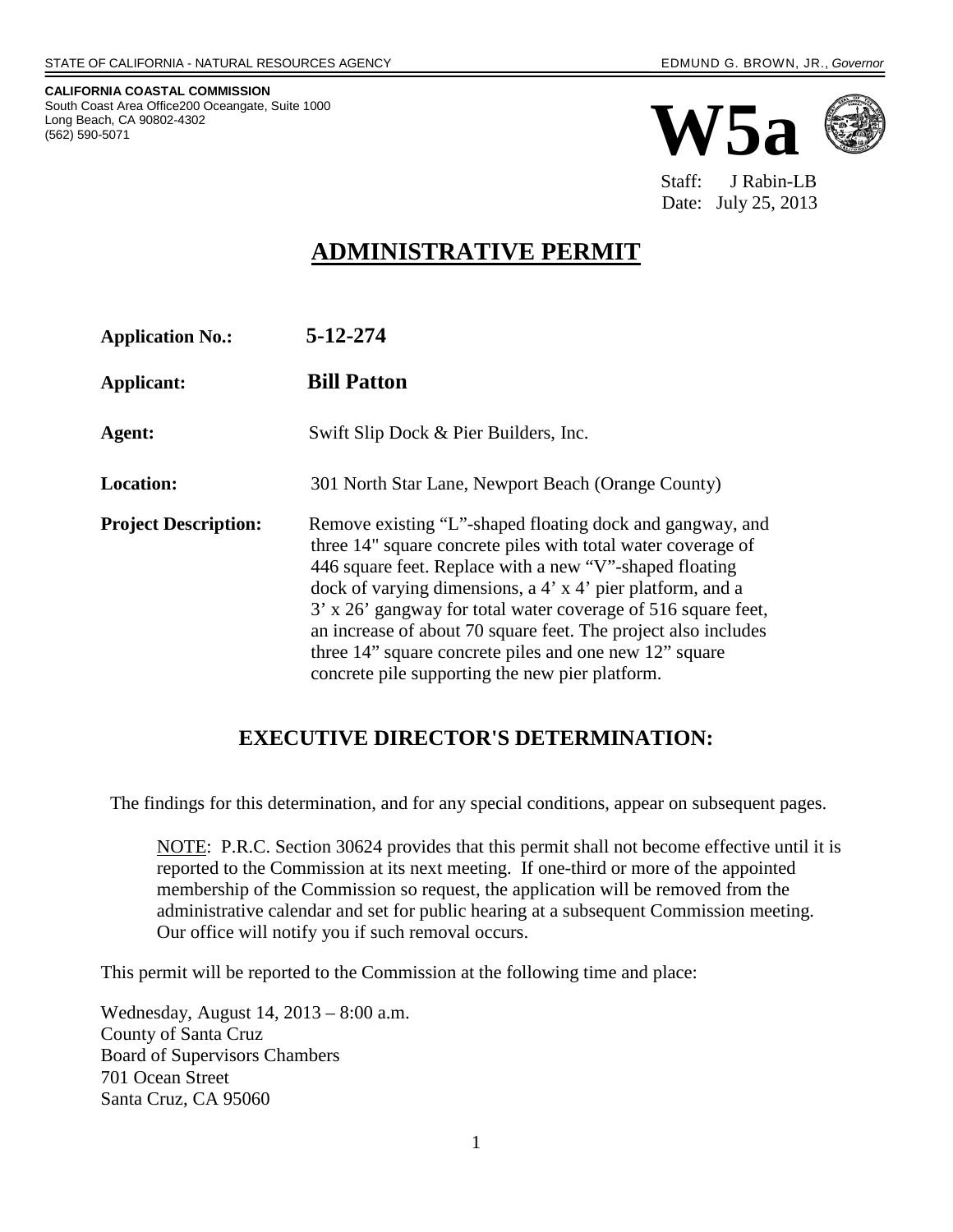#### IMPORTANT - Before you may proceed with development, the following must occur:

Pursuant to 14 Cal. Admin. Code Sections 13150(b) and 13158, you must sign the enclosed duplicate copy acknowledging the permit's receipt and accepting its contents, including all conditions, and return it to our office. Following the Commission's meeting, and once we have received the signed acknowledgement and evidence of compliance with all special conditions, we will send you a Notice of Administrative Permit Effectiveness.

#### **BEFORE YOU CAN OBTAIN ANY LOCAL PERMITS AND PROCEED WITH DEVELOPMENT, YOU MUST HAVE RECEIVED BOTH YOUR ADMINISTRATIVE PERMIT AND THE NOTICE OF PERMIT EFFECTIVENESS FROM THIS OFFICE.**

 CHARLES LESTER Executive Director

 By: Jeffrey Rabin Title: Coastal Program Analyst

#### **STANDARD CONDITIONS:**

This permit is granted subject to the following standard conditions:

- 1. Notice of Receipt and Acknowledgment. The permit is not valid and development shall not commence until a copy of the permit, signed by the permittee or authorized agent, acknowledging receipt of the permit and acceptance of the terms and conditions, is returned to the Commission office.
- 2. Expiration. If development has not commenced, the permit will expire two years from the date on which the Commission voted on the application. Development shall be pursued in a diligent manner and completed in a reasonable period of time. Application for extension of the permit must be made prior to the expiration date.
- 3. Interpretation. Any questions of intent or interpretation of any term or condition will be resolved by the Executive Director or the Commission.
- 4. Assignment. The permit may be assigned to any qualified person, provided assignee files with the Commission an affidavit accepting all terms and conditions of the permit.
- 5. Terms and Conditions Run with the Land. These terms and conditions shall be perpetual, and it is the intention of the Commission and the permittee to bind all future owners and possessors of the subject property to the terms and conditions.

**SPECIAL CONDITIONS:** See pages six through ten.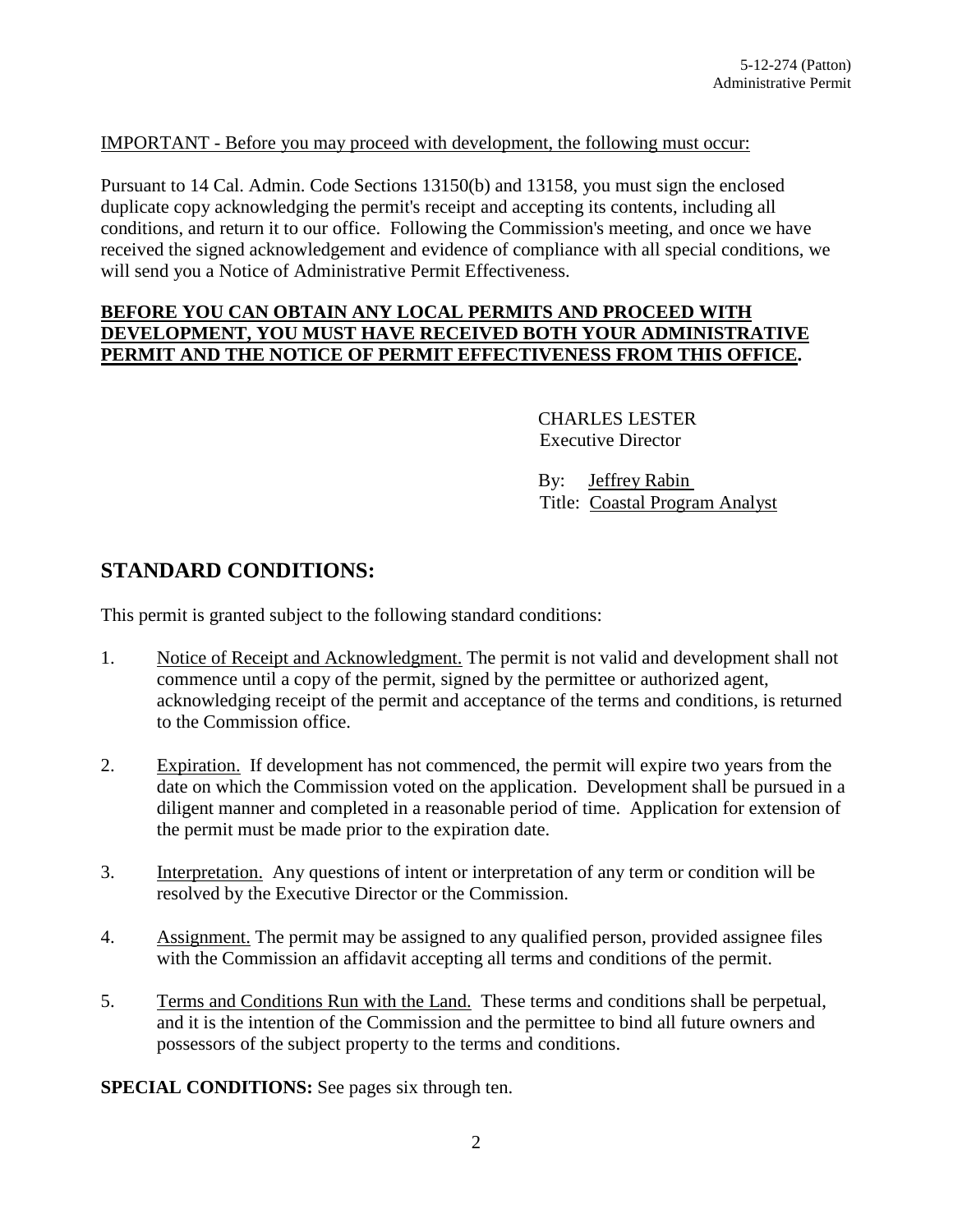#### **EXECUTIVE DIRECTOR'S DETERMINATION (continued):**

The Executive Director hereby determines that the proposed development is a category of development, which, pursuant to PRC Section 30624, qualifies for approval by the Executive Director through the issuance of an Administrative Permit. Subject to Standard and Special Conditions as attached, said development is in conformity with the provisions of Chapter 3 of the Coastal Act of 1976 and will not have any significant impacts on the environment within the meaning of the California Environmental Quality Act. If located between the nearest public road and the sea, this development is in conformity with the public access and public recreation policies of Chapter 3.

### **FINDINGS FOR EXECUTIVE DIRECTOR'S DETERMINATION:**

#### **A. PROJECT DESCRIPTION**

The subject site is located at 301 North Star Lane in the City of Newport Beach. Single-family residences characterize the subject site and the surrounding area (Exhibits #1 and #2). The project involves removal of the existing "L"-shaped floating dock and gangway, and three 14" square concrete piles with total water coverage of 446 square feet (Exhibit #3).

The previous dock would be replaced with a new "V"-shaped floating dock of varying dimensions, a 4' x 4' pier platform, and a 3' x 26' gangway for total water coverage of 516 square feet, an increase of about 70 square feet. The project also includes three 14" square concrete piles and one 12" square concrete pile supporting the new pier platform (Exhibit #4)**.** 

The proposed "V"-shaped dock is a very different configuration than the smaller "L"-shaped dock that it replaces. As revised, the outer finger of the proposed dock is 40 feet 11 inches long and 4 feet wide for most of its length. The inner finger of the dock would be 35½ feet long with a maximum width of 8 feet for most of its length, narrowing to five feet at the up coast end of the dock. The inner boat slip would be a maximum of 10 feet wide and 20¾ feet long. The project also includes the 4' x 4' pier platform and 3' x 26' gangway. The pier platform would be immediately adjacent to the bulkhead. The floating dock will be six inches bayward from the bulkhead.

The dock project will be used for boating related purposes to serve a single-family residential development. As required by the City of Newport Beach Harbor Resources Division, an eelgrass survey was conducted on September 12, 2012. No eelgrass was discovered within the project area. Eelgrass surveys completed during the active growth phase of eelgrass (typically March through October) are valid for 60-days with the exception of surveys completed in August-October. A survey completed in August-October shall be valid until the resumption of active growth (i.e., March 1). The project is on the agenda for the August 2013 Coastal Commission meeting so the eelgrass survey is no longer valid. Therefore, a subsequent eelgrass survey will be required prior to beginning any construction.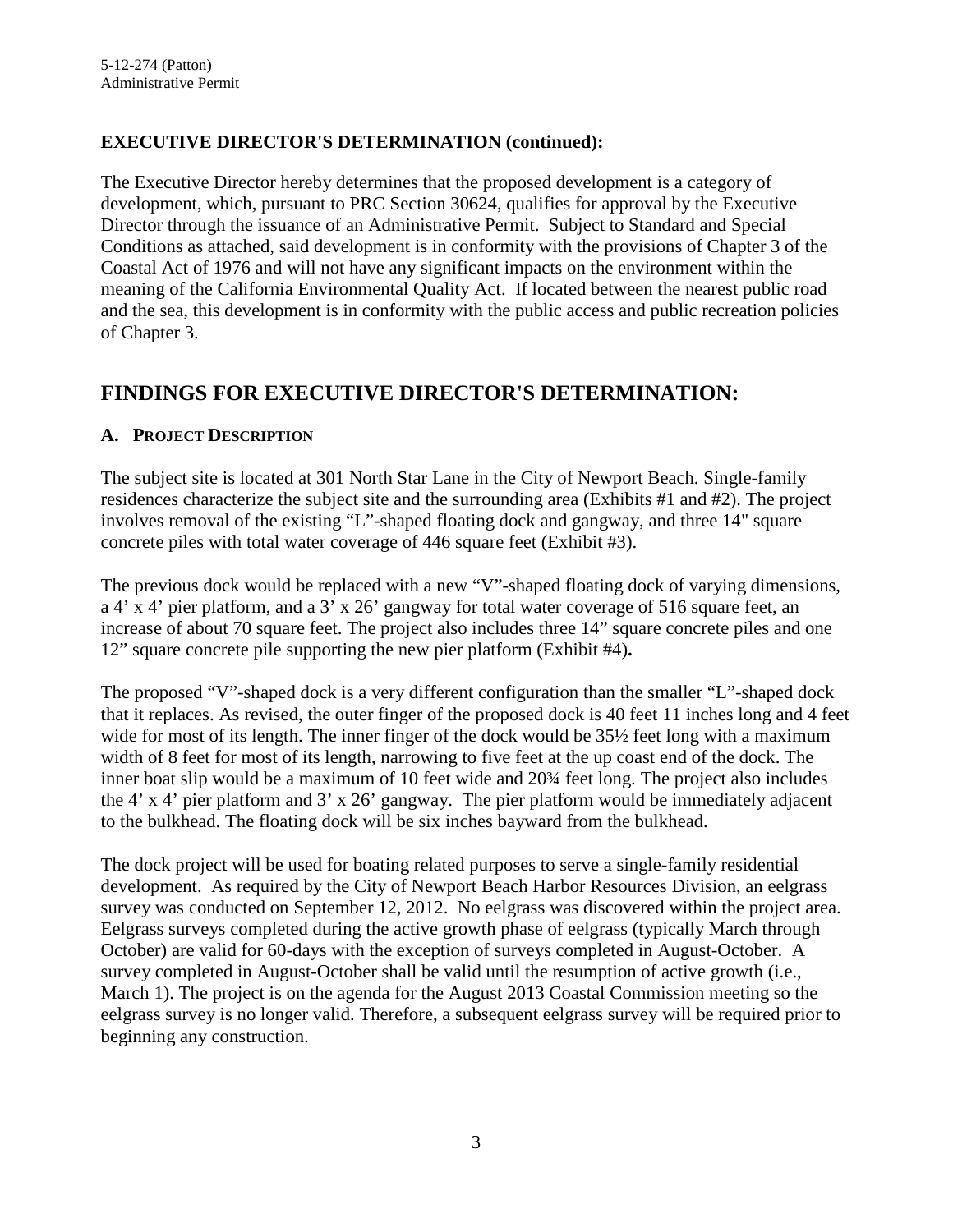As required by the City of Newport Beach Harbor Resources Division, a pre-construction *Caulerpa taxifolia* survey was done on September 12, 2012. No *Caulerpa taxifolia* was found. *Caulerpa taxifolia* surveys are valid for 90 days. The project is on the agenda for the August 2013 Coastal Commission meeting. The *Caulerpa taxifolia* survey is not valid since 90 days have passed since the survey was completed. Thus, an updated *Caulerpa taxifolia* survey must be conducted prior to commencement of the project. Therefore, the Commission imposes **Special Conditions No. 2 and No. 3,** which identifies the procedures necessary to be completed prior to beginning any construction. Also, if any *Caulerpa taxifolia* is found on the project site, **Special Condition No. 3**  also identifies the procedures necessary to be completed prior to beginning any construction.

#### **Local Government and Other Approvals**

The proposed project has received Harbor Permit Number 0111-301 and Plan Check Number 1615- 2012 from the City of Newport Beach Harbor Resources Division.The applicant's agent has sought approval from the Santa Ana Regional Water Quality Control Board (RWQCB). The agent also applied to the U.S. Army Corps of Engineers for a permit, but has not received a Provisional Letter of Permission (Provisional LOP) for the dock replacement project as of this date. At the request of the Army Corps of Engineers**,** the proposed project was modified to reduce the length of the outer finger of the proposed dock by six inches in length and four feet in width. This modification was intended to improve access to the inner boat slip. The revised plans (Exhibit 4) call for the approach to the inner boat slip to be 9' 6" wide measured from an extension of the property line for the single family residence at 301 North Star Lane. The approach will limit the maximum size vessel that can use the inner slip. The applicant's agent has advised Commission staff that the inner slip will be used to dock a 17' x 7' sailboat.

As part of its Harbor Permit for the project, the City of Newport Beach has imposed Special Condition 8, which states: "Vessels shall not encroach upon neighbor's property on either side." The City also included Special Condition 9, which says: "Vessels may not extend beyond the end of the fingers by more than the width of its beam."

#### **B. PUBLIC ACCESS**

The nearest public access to Upper Newport Bay can be found at the end of North Star Lane, approximately 310 feet from the front of the single family home at 301 North Star Drive. However, the site where the proposed dock project would be located is not accessible on foot from the end of North Star Lane. There is presently no beach area in front of the bulkhead at this site where the public could walk or sit. There is also no direct public access to the water from the land side in the immediate vicinity of the dock project (i.e. from North Star Lane). None of the homes in the Dover Shores subdivision, where this project site is located, provide public access to the water. A beach owned by the Dover Shores Community Association is located at the intersection of White Cliffs Drive and Polaris Drive west of the subject site. Entry to that beach from the landside is presently controlled by a gate.

There is substantial evidence that the submerged land to be occupied by the proposed project is presently under private ownership subject to a navigational easement. Yet, there is some conflicting evidence that indicates the submerged land may be in public ownership subject to the public trust. Some inconsistent information from Orange County suggests that the embayments of the Dover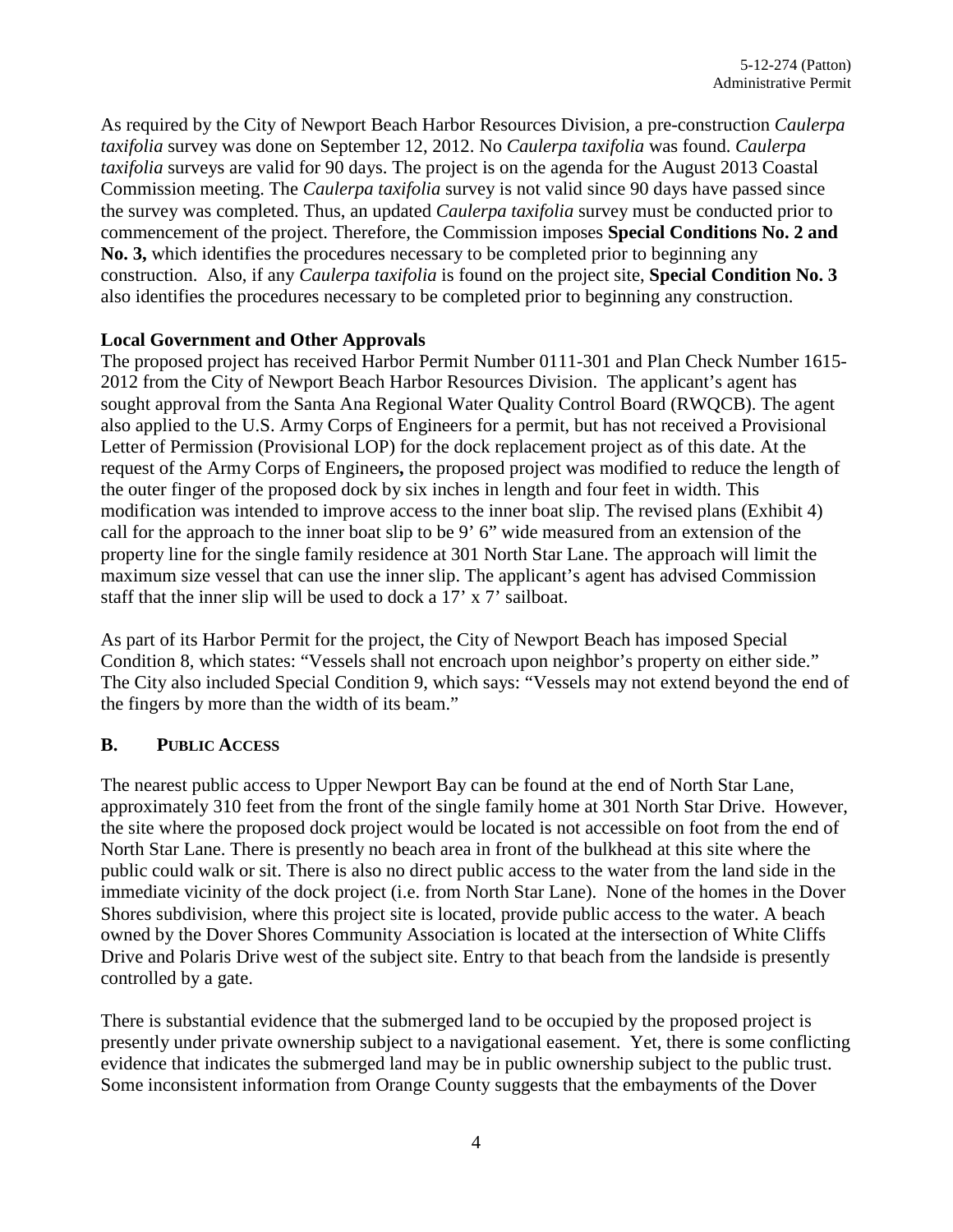Shores community, where the proposed pier and dock is to be built, are public trust tidelands administered by the County. However, other information suggests that these embayments are private tide and submerged lands not subject to the public trust because the mean high tide line (MHTL) was adjudicated in this area in case no. 20436 in Orange County Superior Court in 1926 (Orange County v. The Irvine Company). According to that court case, the court identified the MHTL in this area as being about 370 feet south east of the subject site. Thus, based on the adjudicated MHTL, anything seaward of that line would typically be public tide and submerged lands subject to the public trust, while anything landward of that line would typically be private property or, at least, not subject to the public trust. Based on the evidence provided, the dredging of the embayments (potentially out of upland swamp and overflow land) and exposure of the area to tidal flow within the Dover Shores community appears to be a result of the subsequent subdivision tract (no. 4224) grading that created the Dover Shores development. Thus, if this is the case, the embayment**s** within the Dover Shores community were dredged from private swamp and overflow land landward of the adjudicated MHTL, the embayment fronting the subject property would not be subject to the public trust. Rather, it is a navigational waterway that is subject to the navigational easement pursuant to Public Resources Code section 7552.5, which, in general, precludes the property owner, in this case the Dover Shores HOA, or any other person or entity with a legal right to use the tide and submerged lands in the waterway for development, from interfering with the public's right to navigate the embayment. Since the proposed dock will be landward of the existing dock and the existing dock currently does not interfere with the public's right to navigate the embayment, then by inference a proposed dock that is situated further landward from the navigational channel is not expected to interfere with the public's ability to navigate the embayment fronting the applicant's property. Therefore, the proposed development will not interfere with any existing navigational easement that may exist over the navigational waters of the embayment. If, on the other hand, evidence is presented after approval of this permit that supports a finding that the embayment fronting the applicant's property consists of public tide and submerged lands that is subject to the public trust, a Special Condition is imposed stating that the approval of a Coastal Development Permit for the project does not waive any public rights or interest that exist or may exist on the property.

As conditioned, the proposed development will not have any new adverse impact on public access to the coast or to nearby recreational facilities. Thus, as conditioned, the proposed development conforms with Sections 30210 through 30214, Sections 30220 through 30224, and 30252 of the Coastal Act.

#### **C. MARINE RESOURCES**

The proposed recreational boat dock development and its associated structures are an allowable and encouraged marine related use. The project design includes the minimum sized pilings and the minimum number of pilings necessary for structural stability. There are no feasible less environmentally damaging alternatives available. As conditioned, the project will not significantly adversely impact eelgrass beds and will not contribute to the dispersal of the invasive aquatic algae, *Caulerpa taxifolia*. Further, as proposed and conditioned, the project, which is to be used solely for recreational boating purposes, conforms to Sections 30224 and 30233 of the Coastal Act.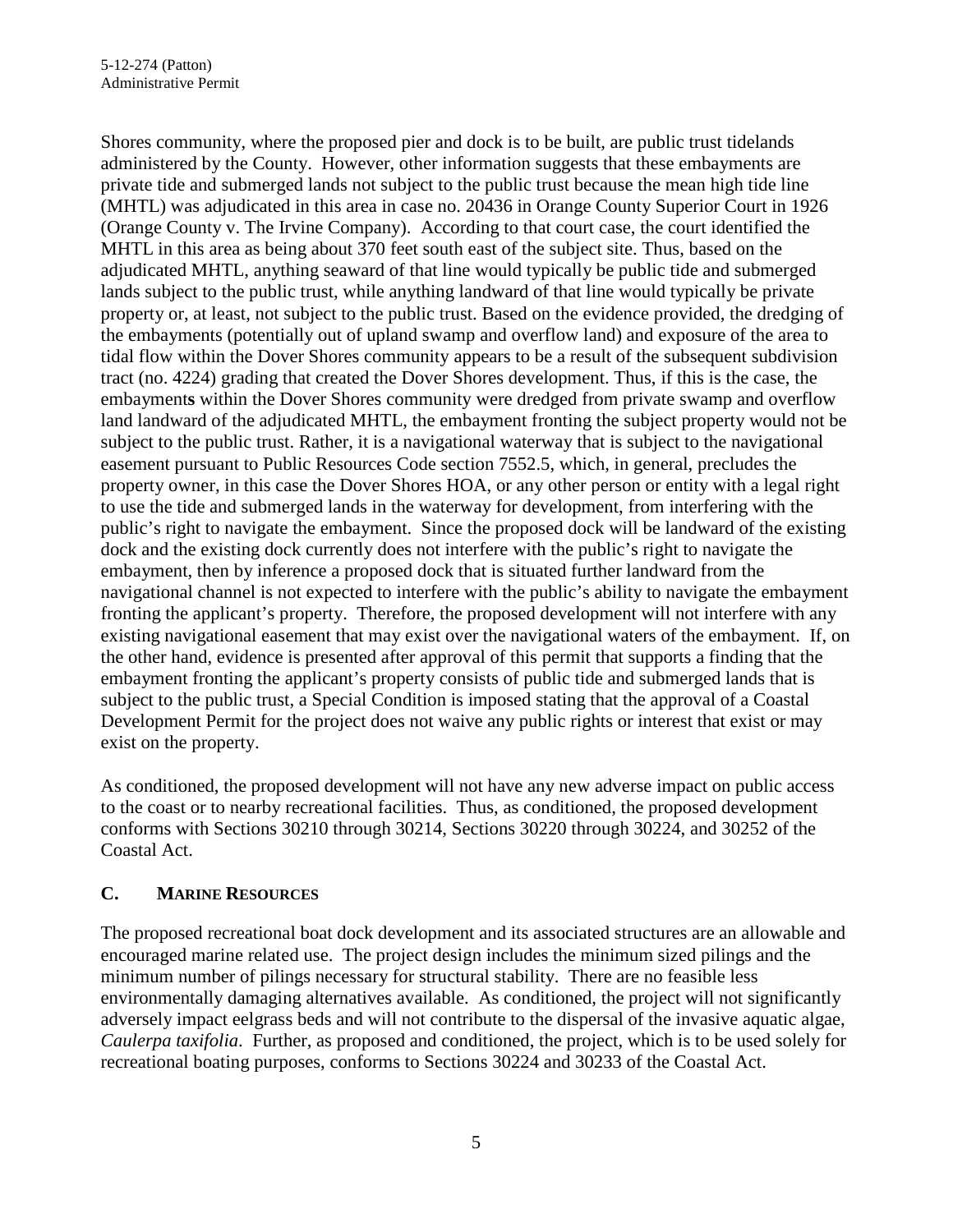The City of Newport Beach has imposed Special Condition 4 on their Harbor Permit for this project. "Only marine oriented uses are allowed on the pier, pier platform, gangway and float. Patio furniture, plants etc...are not permitted." Compliance with this City-imposed condition will contribute toward the project's consistency with Section 30233 of the Coastal Act.

#### **D. WATER QUALITY**

The proposed work will be occurring on, within, or adjacent to coastal waters. The storage or placement of construction material, debris, or waste in a location where it could be discharged into coastal waters would result in an adverse effect on the marine environment. To reduce the potential for construction related impacts on water quality, the Commission imposes special conditions requiring, but not limited to, the appropriate storage and handling of construction equipment and materials to minimize the potential of pollutants to enter coastal waters. To reduce the potential for post-construction impacts to water quality the Commission requires the continued use and maintenance of post construction BMPs. As conditioned, the Commission finds that the development conforms to Sections 30230 and 30231 of the Coastal Act.

#### **E. LOCAL COASTAL PROGRAM**

The LUP for the City of Newport Beach was effectively certified on May 19, 1982. The certified LUP was updated on October 8, 2009. As conditioned, the proposed development is consistent with Chapter 3 of the Coastal Act and with the certified Land Use Plan for the area. Approval of the project, as conditioned, will not prejudice the ability of the local government to prepare a Local Coastal Program that is in conformity with the provisions of Chapter 3.

#### **F. CALIFORNIA ENVIRONMENTAL QUALITY ACT (CEQA)**

As conditioned, there are no feasible alternatives or additional feasible mitigation measures available that would substantially lessen any significant adverse effect that the activity may have on the environment. Therefore, the Commission finds that the proposed project, as conditioned to mitigate the identified impacts, is the least environmentally damaging feasible alternative and can be found consistent with the requirements of the Coastal Act to conform to CEQA.

#### **SPECIAL CONDITIONS:**

This permit is granted subject to the following special conditions:

#### **1. Water Quality**

#### **A. Construction Responsibilities and Debris Removal**

(1) No demolition or construction materials, equipment, debris, or waste shall be placed or stored where it may enter sensitive habitat, receiving waters or a storm drain, or be subject to wave, wind, rain or tidal erosion and dispersion.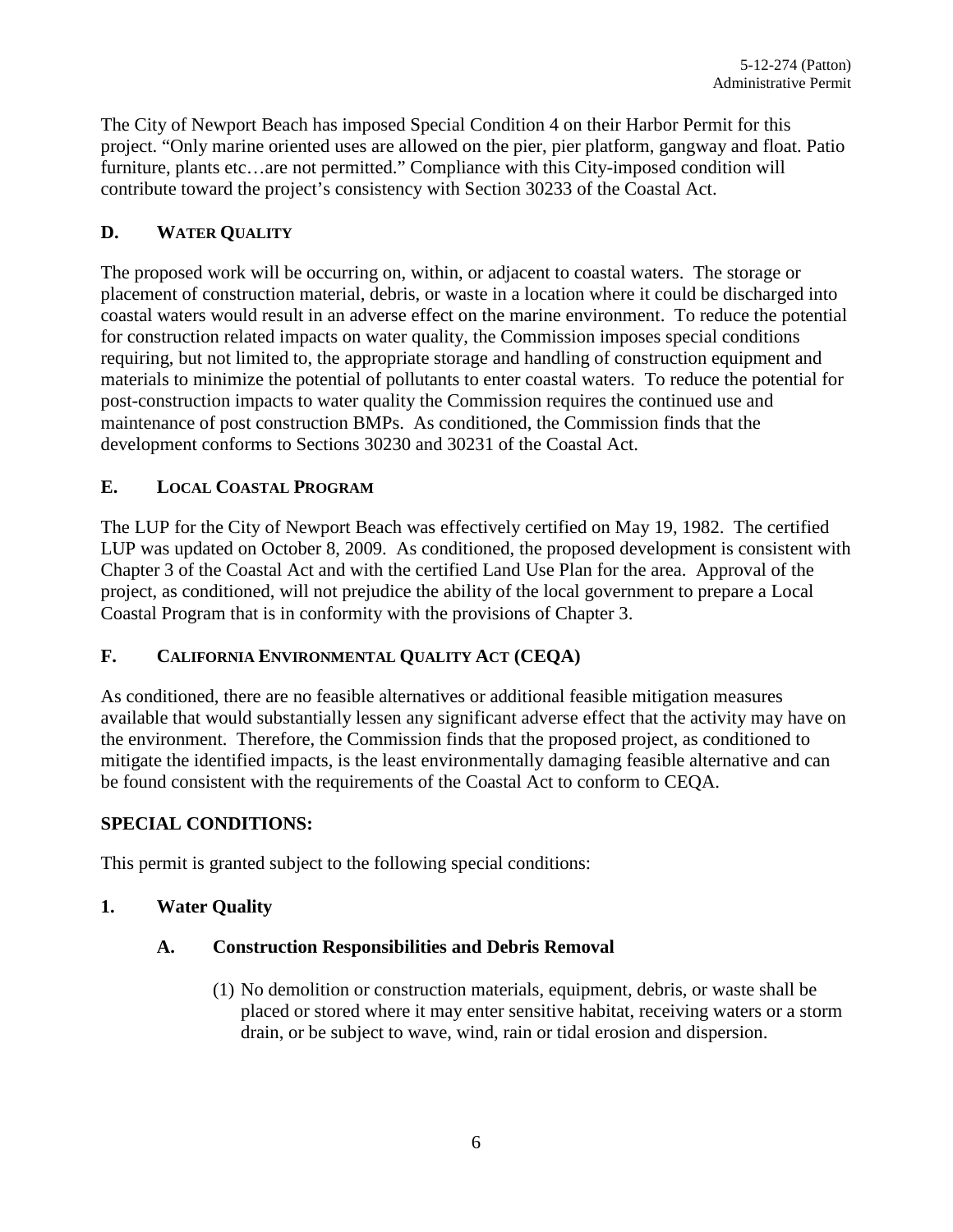- (2) Any and all debris resulting from demolition or construction activities, and any remaining construction material, shall be removed from the project site within 24 hours of completion of the project.
- (3) Demolition or construction debris and sediment shall be removed from work areas each day that demolition or construction occurs to prevent the accumulation of sediment and other debris that may be discharged into coastal waters.
- (4) Machinery or construction materials not essential for project improvements will not be allowed at any time in the intertidal zone.
- (5) If turbid conditions are generated during construction a silt curtain will be utilized to control turbidity.
- (6) Floating booms will be used to contain debris discharged into coastal waters and any debris discharged will be removed as soon as possible but no later than the end of each day.
- (7) Non buoyant debris discharged into coastal waters will be recovered by divers as soon as possible after loss.
- (8) All trash and debris shall be disposed in the proper trash and recycling receptacles at the end of every construction day.
- (9) The applicant shall provide adequate disposal facilities for solid waste, including excess concrete, produced during demolition or construction.
- (10) Debris shall be disposed of at a legal disposal site or recycled at a recycling facility. If the disposal site is located in the coastal zone, a coastal development permit or an amendment to this permit shall be required before disposal can take place unless the Executive Director determines that no amendment or new permit is legally required.
- (11) All stock piles and construction materials shall be covered, enclosed on all sides, shall be located as far away as possible from drain inlets and any waterway, and shall not be stored in contact with the soil.
- (12) Machinery and equipment shall be maintained and washed in confined areas specifically designed to control runoff. Thinners or solvents shall not be discharged into sanitary or storm sewer systems.
- (13) The discharge of any hazardous materials into any receiving waters shall be prohibited.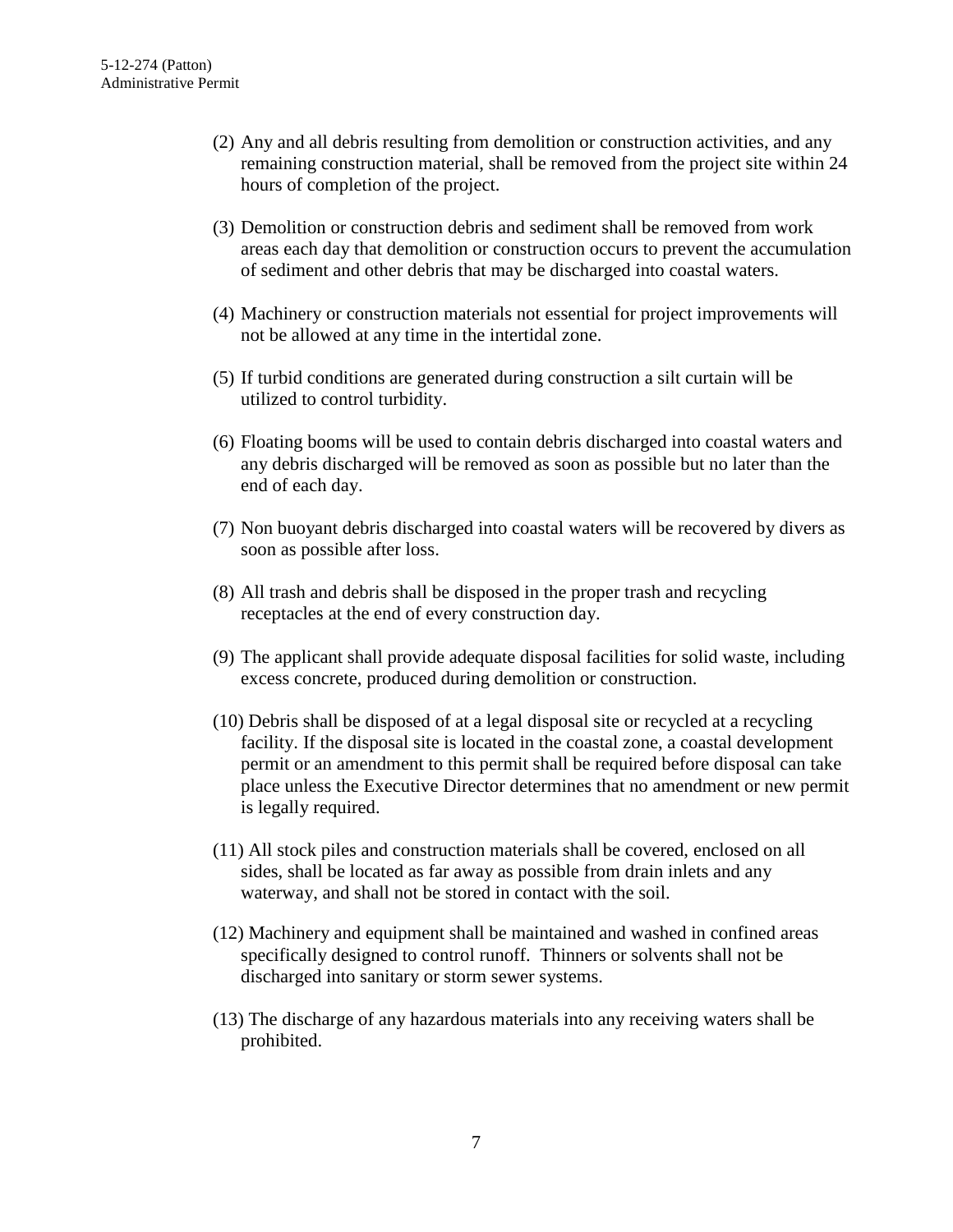- (14) Spill prevention and control measures shall be implemented to ensure the proper handling and storage of petroleum products and other construction materials. Measures shall include a designated fueling and vehicle maintenance area with appropriate berms and protection to prevent any spillage of gasoline or related petroleum products or contact with runoff. The area shall be located as far away as possible from the receiving waters and storm drain inlets.
- (15) Best Management Practices (BMPs) and Good Housekeeping Practices (GHPs) designed to prevent spillage and/or runoff of demolition or construction-related materials, and to contain sediment or contaminants associated with demolition or construction activity, shall be implemented prior to the on-set of such activity.
- (16) All BMPs shall be maintained in a functional condition throughout the duration of construction activity.
- **B. Best Management Practices Program.** By acceptance of this permit the applicant agrees that the long-term water-borne berthing of boat(s) in the approved dock and/or boat slip will be managed in a manner that protects water quality pursuant to the implementation of the following BMPs.
	- (1) Boat Cleaning and Maintenance Measures:
		- a. In-water top-side and bottom-side boat cleaning shall minimize the discharge of soaps, paints, and debris.
		- b. In-the-water hull scraping or any process that occurs under water that results in the removal of paint from boat hulls shall be prohibited. Only detergents and cleaning components that are designated by the manufacturer as phosphate-free and biodegradable shall be used, and the amounts used minimized.
		- c. The applicant shall minimize the use of detergents and boat cleaning and maintenance products containing ammonia, sodium hypochlorite, chlorinated solvents, petroleum distillates or lye.
	- (2) Solid and Liquid Waste Management Measures:
		- a. All trash, recyclables, and hazardous wastes or potential water contaminants, including old gasoline or gasoline with water, absorbent materials, oily rags, lead acid batteries, anti-freeze, waste diesel, kerosene and mineral spirits will be disposed of in a proper manner and will not at any time be disposed of in the water or gutter.
	- (3) Petroleum Control Management Measures: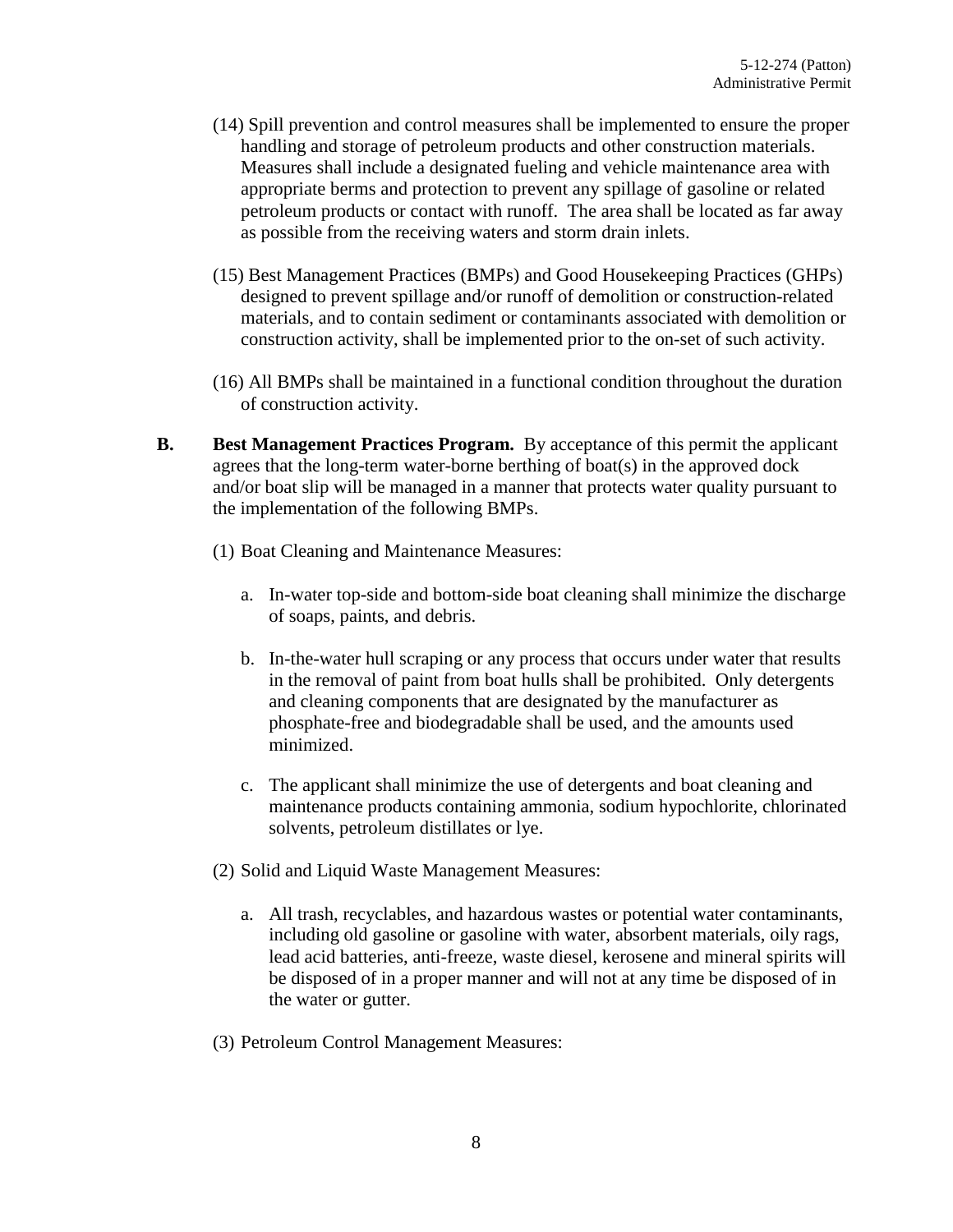- a. Boaters will practice preventive engine maintenance and will use oil absorbents in the bilge and under the engine to prevent oil and fuel discharges. Oil absorbent materials shall be examined at least once a year and replaced as necessary. Used oil absorbents are hazardous waste in California. Used oil absorbents must therefore be disposed in accordance with hazardous waste disposal regulations. The boaters will regularly inspect and maintain engines, seals, gaskets, lines and hoses in order to prevent oil and fuel spills. The use of soaps that can be discharged by bilge pumps is prohibited.
- b. If the bilge needs more extensive cleaning (e.g., due to spills of engine fuels, lubricants or other liquid materials), the boaters will use a bilge pump-out facility or steam cleaning services that recover and properly dispose or recycle all contaminated liquids.
- c. Bilge cleaners which contain detergents or emulsifiers will not be used for bilge cleaning since they may be discharged to surface waters by the bilge pumps.

#### **2. Eelgrass Survey(s)**

- **A. Pre-Construction Eelgrass Survey**. A valid pre-construction eelgrass (Zostera marina) survey shall be completed during the period of active growth of eelgrass (typically March through October). The pre-construction survey shall be completed prior to the beginning of construction and shall be valid until the next period of active growth. The survey shall be prepared in full compliance with the "Southern California Eelgrass Mitigation Policy" Revision 8 (except as modified by this special condition) adopted by the National Marine Fisheries Service and shall be prepared in consultation with the California Department of Fish and Wildlife. The applicant shall submit the eelgrass survey for the review and approval of the Executive Director within five (5) business days of completion of each eelgrass survey and in any event no later than fifteen (15) business days prior to commencement of any development. If the eelgrass survey identifies any eelgrass within the project area which would be impacted by the proposed project, the development shall require an amendment to this permit from the Coastal Commission or a new coastal development permit.
- **B. Post Construction Eelgrass Survey**. If any eelgrass is identified in the project area by the survey required in subsection A of this condition above, within one month after the conclusion of construction, the applicant shall survey the project site to determine if any eelgrass was adversely impacted. The survey shall be prepared in full compliance with the "Southern California Eelgrass Mitigation Policy" Revision 8 (except as modified by this special condition) adopted by the National Marine Fisheries Service and shall be prepared in consultation with the California Department of Fish and Wildlife. The applicant shall submit the post-construction eelgrass survey for the review and approval of the Executive Director within thirty (30) days after completion of the survey. If any eelgrass has been impacted, the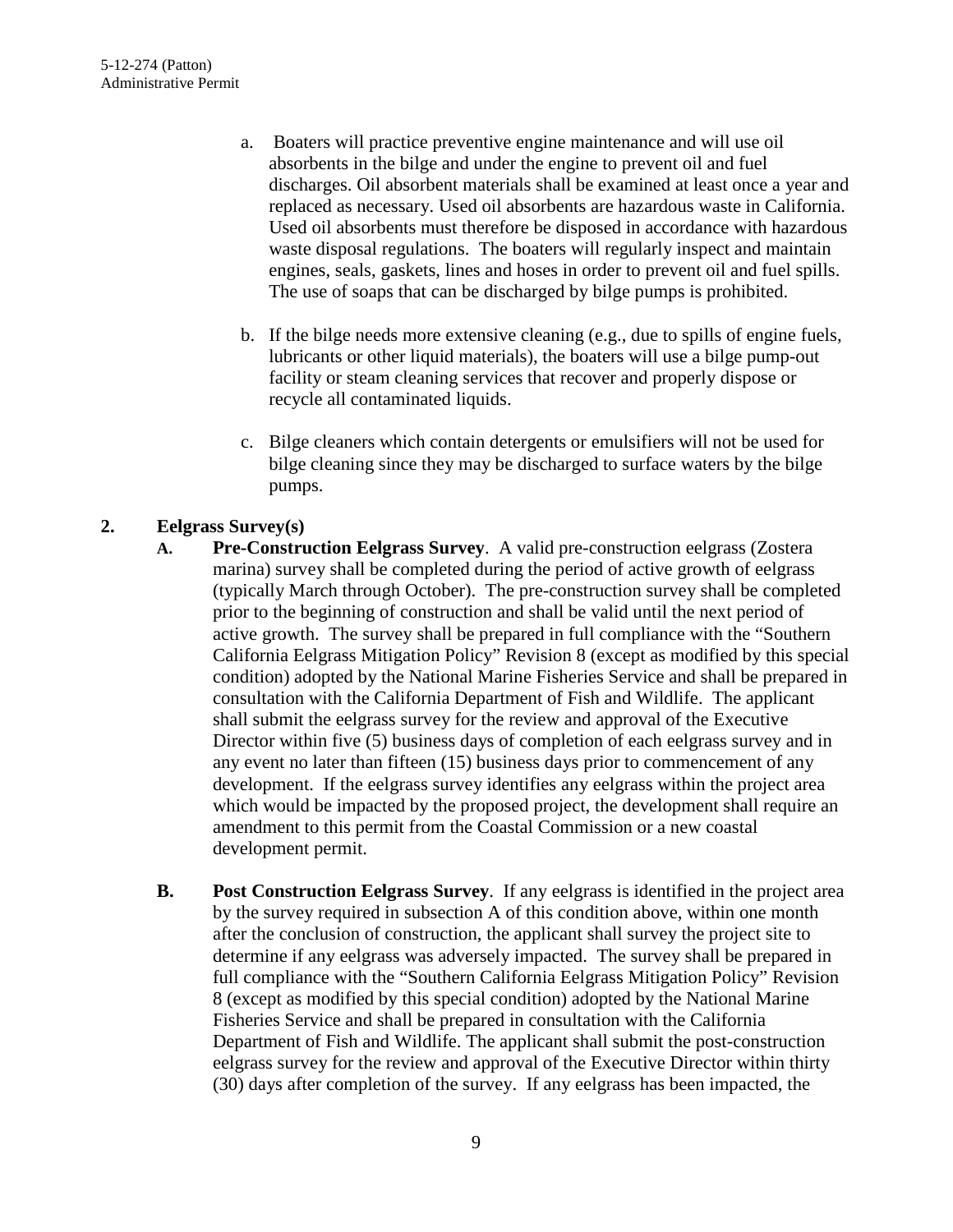applicant shall replace the impacted eelgrass at a minimum 1.2:1 ratio on-site, or at another location, in accordance with the Southern California Eelgrass Mitigation Policy. All impacts to eelgrass habitat shall be mitigated at a minimum ratio of 1.2:1 (mitigation: impact). The exceptions to the required 1.2:1 mitigation ratio found within SCEMP shall not apply. Implementation of mitigation shall require an amendment to this permit or a new coastal development permit unless the Executive Director determines that no amendment or new permit is required.

#### **3. Pre-construction** *Caulerpa Taxifolia* **Survey**

- **A.** Not earlier than 90 days nor later than 30 days prior to commencement or re-commencement of any development authorized under this coastal development permit (the "project"), the applicant shall undertake a survey of the project area and a buffer area at least 10 meters beyond the project area to determine the presence of the invasive alga *Caulerpa taxifolia*. The survey shall include a visual examination of the substrate.
- **B.** The survey protocol shall be prepared in consultation with the Regional Water Quality Control Board, the California Department of Fish and Wildlife, and the National Marine Fisheries Service.
- **C.** Within five (5) business days of completion of the survey, the applicant shall submit the survey:
	- (1) for the review and approval of the Executive Director; and
	- (2) to the Surveillance Subcommittee of the Southern California Caulerpa Action Team (SCC AT). The SCCAT Surveillance Subcommittee may be contacted through William Paznokas, California Department of Fish and Wildlife (858/467-4218) or Robert Hoffman, National Marine Fisheries Service (562/980-4043), or their successors.
- **D.** If *Caulerpa taxifolia* is found within the project or buffer areas, the applicant shall not proceed with the project until 1) the applicant provides evidence to the Executive Director that all *C. taxifolia* discovered within the project and buffer area has been eliminated in a manner that complies with all applicable governmental approval requirements, including but not limited to those of the California Coastal Act, or 2) the applicant has revised the project to avoid any contact with *C. taxifolia*. No revisions to the project shall occur without a Coastal Commission approved amendment to this coastal development permit unless the Executive Director determines that no amendment is legally required.

#### **4. Public Rights**

The Coastal Commission's approval of this permit shall not constitute a waiver of any public rights that exist or may exist on the property. The permittee shall not use this permit as evidence of a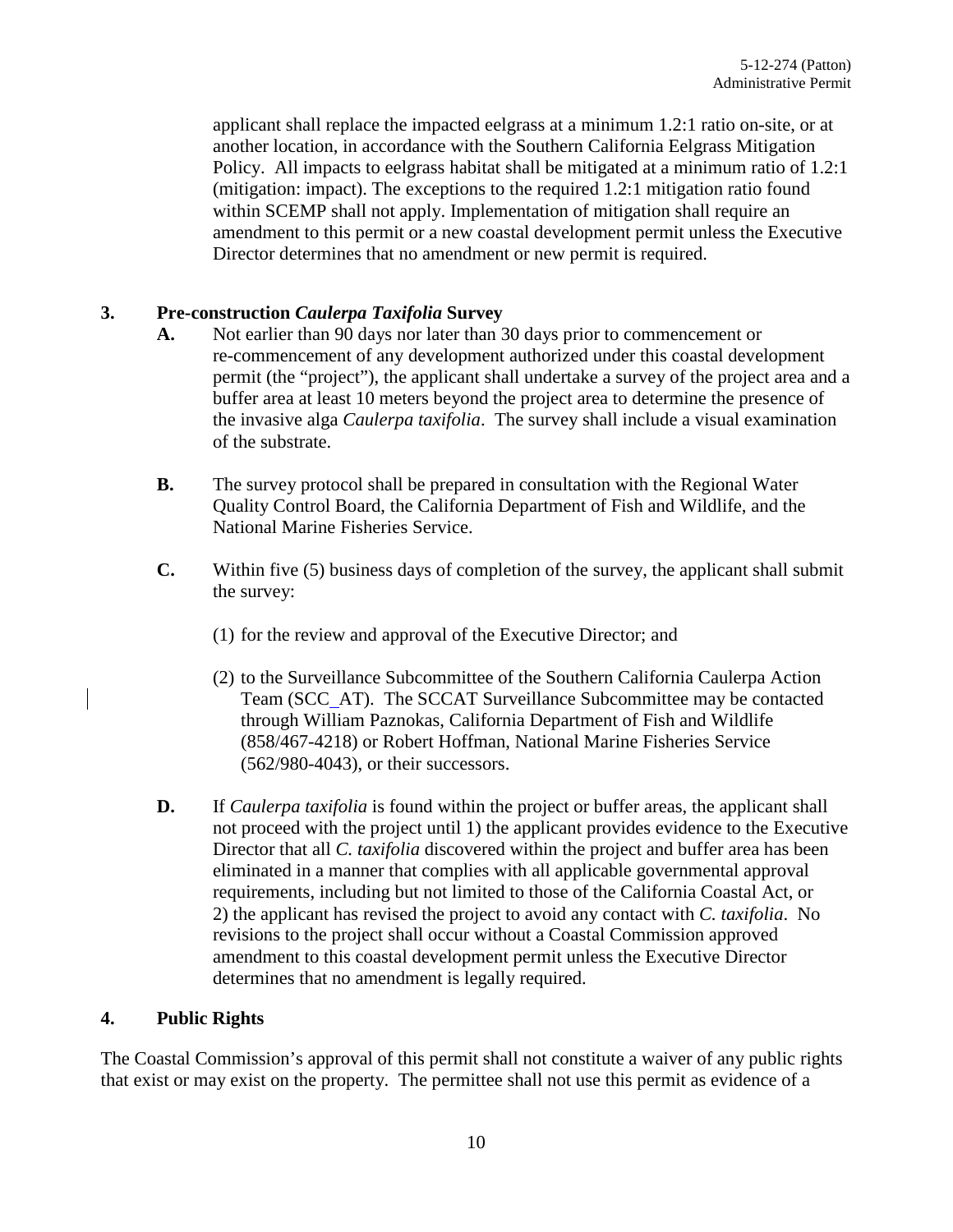waiver of any public rights that may exist on the property.

#### **ACKNOWLEDGMENT OF PERMIT RECEIPT/ACCEPTANCE OF CONTENTS:**

I/We acknowledge that I/we have received a copy of this permit and have accepted its contents including all conditions.

\_\_\_\_\_\_\_\_\_\_\_\_\_\_\_\_\_\_\_\_\_\_\_\_\_\_\_\_ \_\_\_\_\_\_\_\_\_\_\_\_\_\_\_\_\_\_\_\_\_\_ Applicant's Signature Date of Signing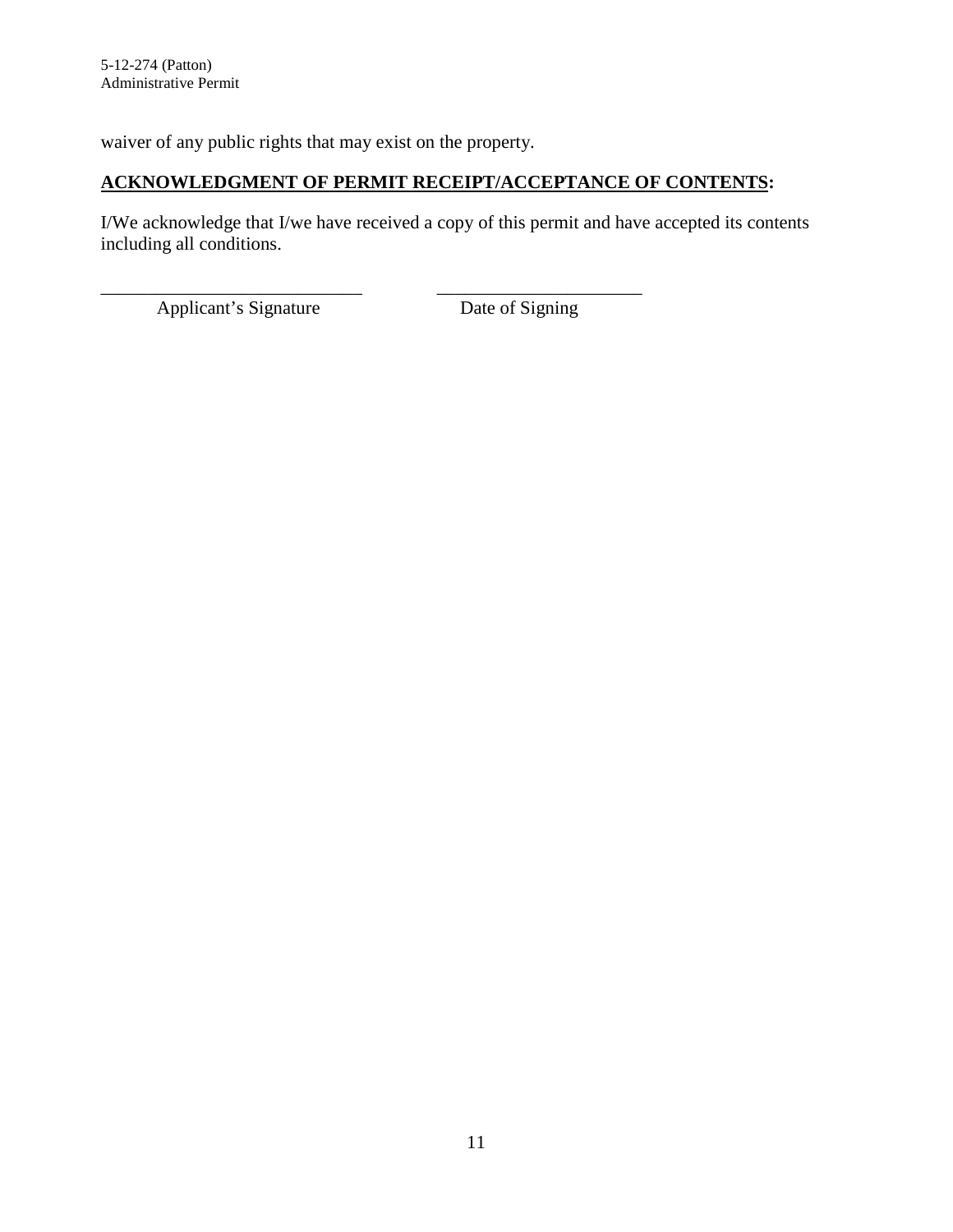## **301 North Star Lane, Newport Beach – Administrative Permit 5-12-274 – Exhibit #1**

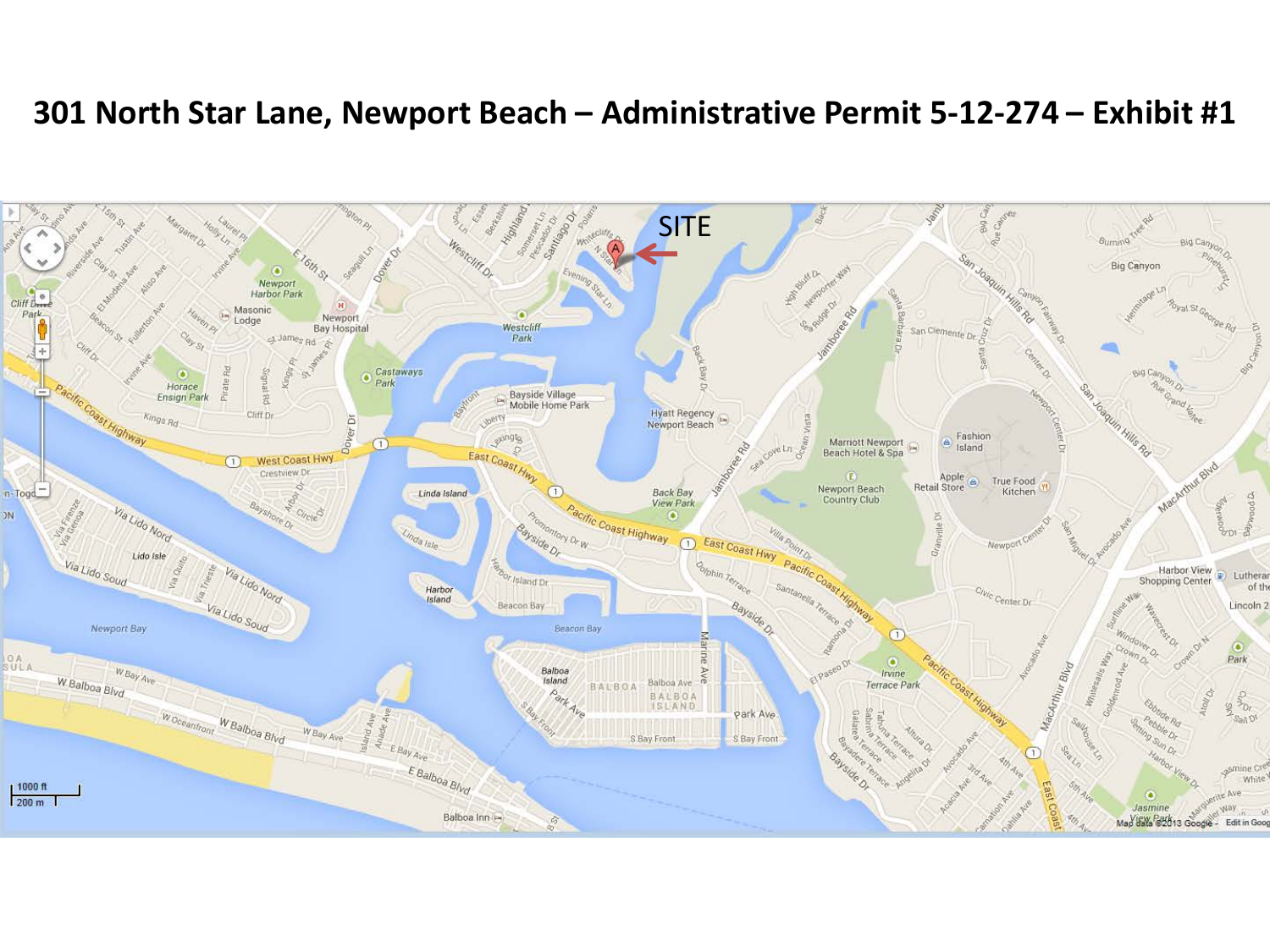## **301 North Star Lane, Newport Beach – Administrative Permit 5-12-274 – Exhibit #2**

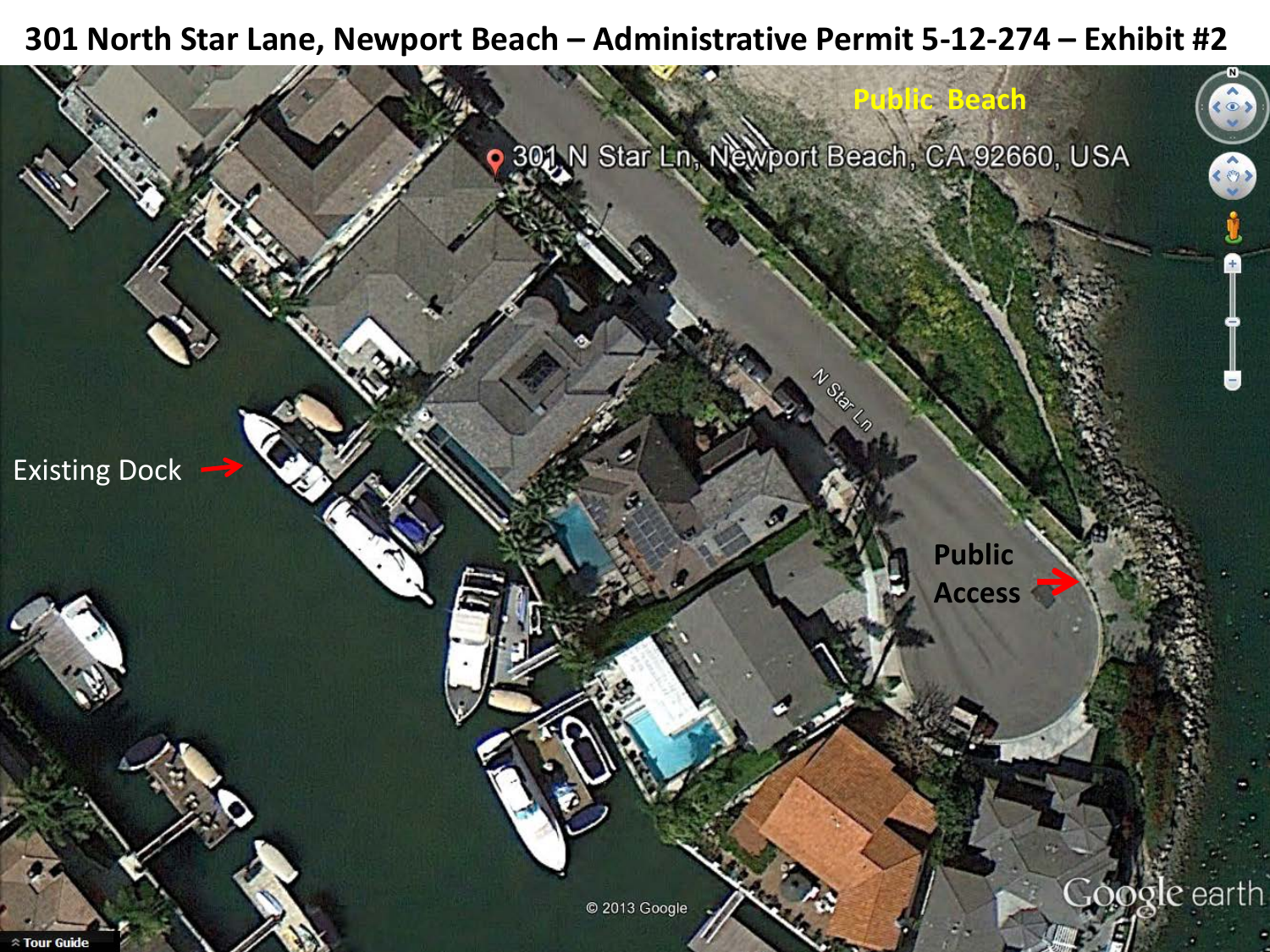

**Existing Dock – Exhibit #3**

**Admin. Permit 5-12-274**